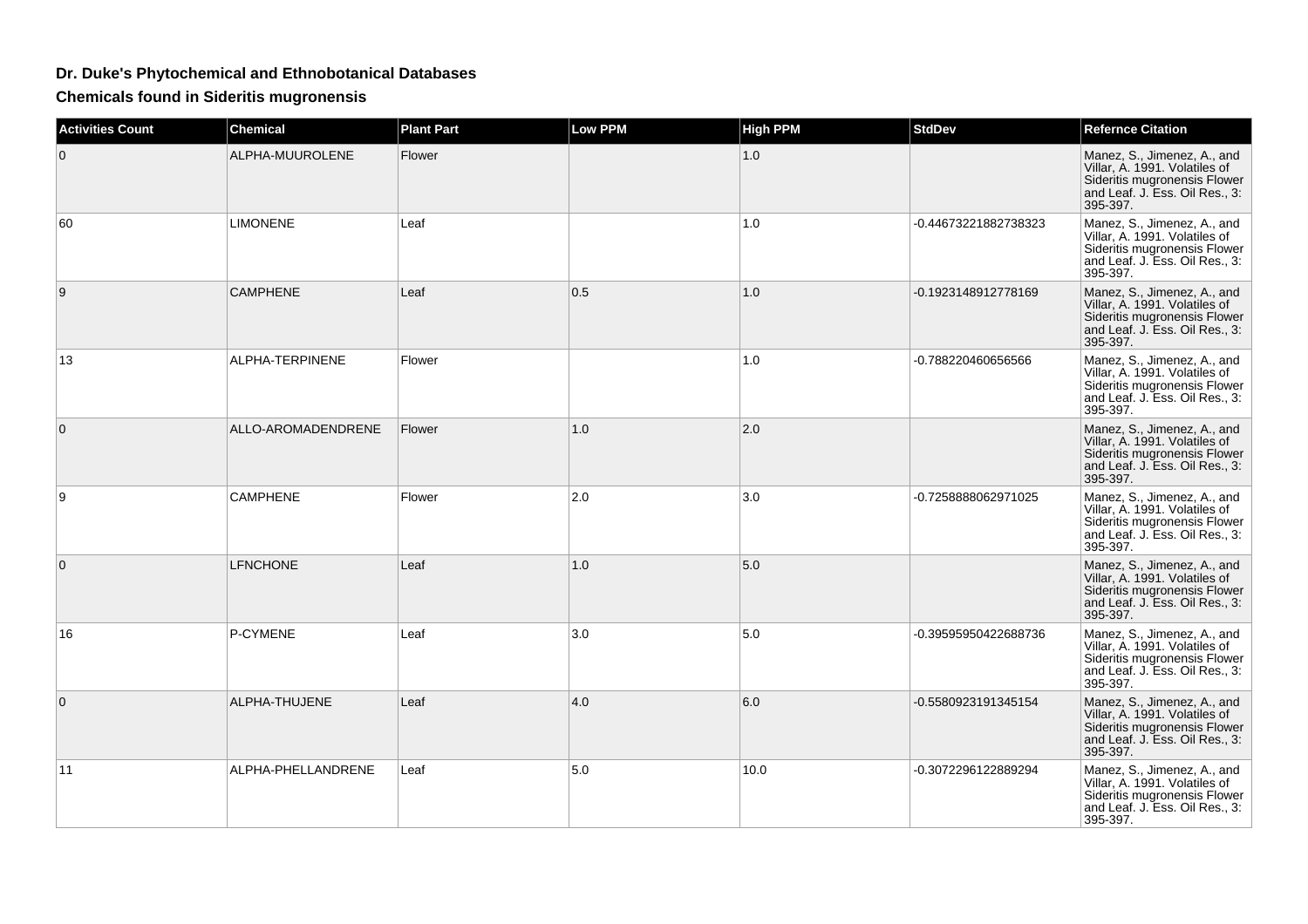| <b>Activities Count</b> | <b>Chemical</b>    | <b>Plant Part</b> | <b>Low PPM</b> | <b>High PPM</b> | <b>StdDev</b>        | <b>Refernce Citation</b>                                                                                                                   |
|-------------------------|--------------------|-------------------|----------------|-----------------|----------------------|--------------------------------------------------------------------------------------------------------------------------------------------|
| $\mathbf{0}$            | LINALOL            | Leaf              | 5.0            | 10.0            | -0.4366762299228946  | Manez, S., Jimenez, A., and<br>Villar, A. 1991. Volatiles of<br>Sideritis mugronensis Flower<br>and Leaf. J. Ess. Oil Res., 3:<br>395-397. |
| $\mathbf 0$             | <b>CALAMENENE</b>  | Leaf              | 1.0            | 10.0            | -0.43409050317861225 | Manez, S., Jimenez, A., and<br>Villar, A. 1991. Volatiles of<br>Sideritis mugronensis Flower<br>and Leaf. J. Ess. Oil Res., 3:<br>395-397. |
| 3                       | ALPHA-CURCUMENE    | Leaf              | 5.0            | 10.0            | 0.999999999999998    | Manez, S., Jimenez, A., and<br>Villar, A. 1991. Volatiles of<br>Sideritis mugronensis Flower<br>and Leaf. J. Ess. Oil Res., 3:<br>395-397. |
| 9                       | <b>TERPINOLENE</b> | Flower            | 5.0            | 10.0            | 1.0                  | Manez, S., Jimenez, A., and<br>Villar, A. 1991. Volatiles of<br>Sideritis mugronensis Flower<br>and Leaf. J. Ess. Oil Res., 3:<br>395-397. |
| $\overline{0}$          | BETA-BOURBONENE    | Flower            | 10.0           | 15.0            | -0.48871804739436636 | Manez, S., Jimenez, A., and<br>Villar, A. 1991. Volatiles of<br>Sideritis mugronensis Flower<br>and Leaf. J. Ess. Oil Res., 3:<br>395-397. |
| $\overline{2}$          | ALPHA-HUMULENE     | Leaf              | 10.0           | 15.0            | -0.4425966524329019  | Manez, S., Jimenez, A., and<br>Villar. A. 1991. Volatiles of<br>Sideritis mugronensis Flower<br>and Leaf. J. Ess. Oil Res., 3:<br>395-397. |
| $\overline{2}$          | ALPHA-HUMULENE     | Flower            | 10.0           | 15.0            | -0.8431387327122928  | Manez, S., Jimenez, A., and<br>Villar, A. 1991. Volatiles of<br>Sideritis mugronensis Flower<br>and Leaf. J. Ess. Oil Res., 3:<br>395-397. |
| 13                      | ALPHA-TERPINENE    | Leaf              | 10.0           | 15.0            | -0.30461131542122966 | Manez, S., Jimenez, A., and<br>Villar, A. 1991. Volatiles of<br>Sideritis mugronensis Flower<br>and Leaf. J. Ess. Oil Res., 3:<br>395-397. |
| $\mathbf{0}$            | BETA-GURJUNENE     | Leaf              | 10.0           | 15.0            | -0.4507043761137085  | Manez, S., Jimenez, A., and<br>Villar, A. 1991. Volatiles of<br>Sideritis mugronensis Flower<br>and Leaf. J. Ess. Oil Res., 3:<br>395-397. |
| $\mathbf 0$             | ALPHA-COPAENE      | Leaf              | 5.0            | 15.0            | -0.2670668703441556  | Manez, S., Jimenez, A., and<br>Villar. A. 1991. Volatiles of<br>Sideritis mugronensis Flower<br>and Leaf. J. Ess. Oil Res., 3:<br>395-397. |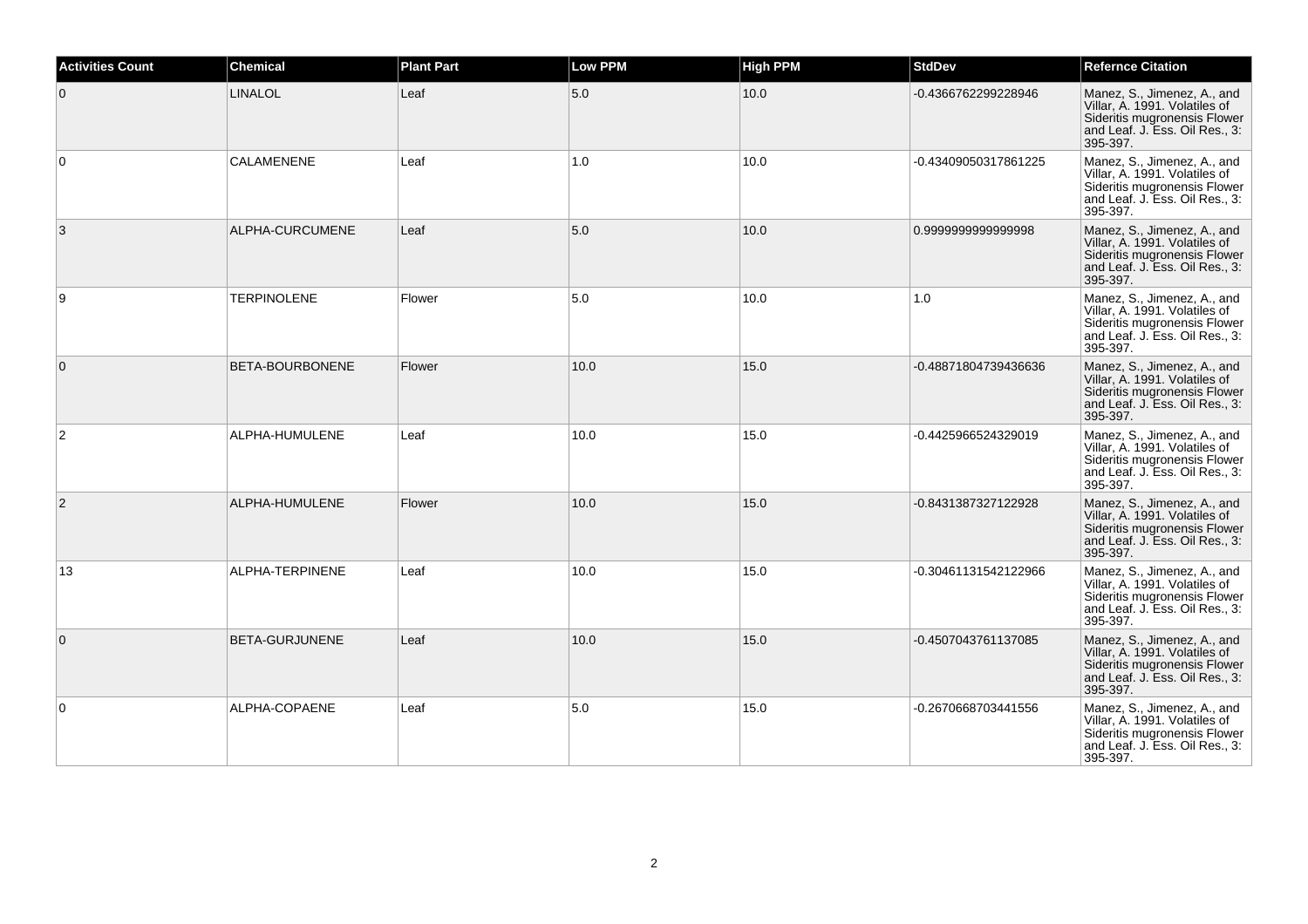| <b>Activities Count</b> | <b>Chemical</b>        | <b>Plant Part</b> | <b>Low PPM</b> | <b>High PPM</b> | <b>StdDev</b>        | <b>Refernce Citation</b>                                                                                                                   |
|-------------------------|------------------------|-------------------|----------------|-----------------|----------------------|--------------------------------------------------------------------------------------------------------------------------------------------|
| $\mathbf{0}$            | ALLO-AROMADENDRENE     | Leaf              | 10.0           | 20.0            | -0.1978083296661536  | Manez, S., Jimenez, A., and<br>Villar, A. 1991. Volatiles of<br>Sideritis mugronensis Flower<br>and Leaf. J. Ess. Oil Res., 3:<br>395-397. |
| 23                      | ALPHA-TERPINEOL        | Leaf              | 5.0            | 20.0            | -0.5551409616382911  | Manez, S., Jimenez, A., and<br>Villar, A. 1991. Volatiles of<br>Sideritis mugronensis Flower<br>and Leaf. J. Ess. Oil Res., 3:<br>395-397. |
| 12                      | BORNYL-ACETATE         | Leaf              | 10.0           | 20.0            | -0.39921071338130987 | Manez, S., Jimenez, A., and<br>Villar, A. 1991. Volatiles of<br>Sideritis mugronensis Flower<br>and Leaf. J. Ess. Oil Res., 3:<br>395-397. |
| 11                      | <b>GAMMA-TERPINENE</b> | Leaf              | 15.0           | 20.0            | -0.3333608316460293  | Manez, S., Jimenez, A., and<br>Villar, A. 1991. Volatiles of<br>Sideritis mugronensis Flower<br>and Leaf. J. Ess. Oil Res., 3:<br>395-397. |
| 22                      | <b>MYRCENE</b>         | Leaf              | 15.0           | 20.0            | -0.1654584943659963  | Manez, S., Jimenez, A., and<br>Villar, A. 1991. Volatiles of<br>Sideritis mugronensis Flower<br>and Leaf. J. Ess. Oil Res., 3:<br>395-397. |
| 0                       | BETA-CARYOPHYLLENE     | Flower            | 15.0           | 20.0            | -0.6304347827842566  | Manez, S., Jimenez, A., and<br>Villar, A. 1991. Volatiles of<br>Sideritis mugronensis Flower<br>and Leaf. J. Ess. Oil Res., 3:<br>395-397. |
| $\overline{0}$          | BETA-BOURBONENE        | Leaf              | 15.0           | 25.0            | -0.41175359102095016 | Manez, S., Jimenez, A., and<br>Villar, A. 1991. Volatiles of<br>Sideritis mugronensis Flower<br>and Leaf. J. Ess. Oil Res., 3:<br>395-397. |
| $\Omega$                | <b>LINALOL</b>         | Flower            | 10.0           | 25.0            | -0.385367112274912   | Manez, S., Jimenez, A., and<br>Villar, A. 1991. Volatiles of<br>Sideritis mugronensis Flower<br>and Leaf. J. Ess. Oil Res., 3:<br>395-397. |
| 6                       | <b>FENCHONE</b>        | Flower            | 15.0           | 25.0            |                      | Manez, S., Jimenez, A., and<br>Villar, A. 1991. Volatiles of<br>Sideritis mugronensis Flower<br>and Leaf. J. Ess. Oil Res., 3:<br>395-397. |
| $\mathbf 0$             | ALPHA-CUBEBENE         | Leaf              | 15.0           | 25.0            | -0.2395753100358232  | Manez, S., Jimenez, A., and<br>Villar, A. 1991. Volatiles of<br>Sideritis mugronensis Flower<br>and Leaf. J. Ess. Oil Res., 3:<br>395-397. |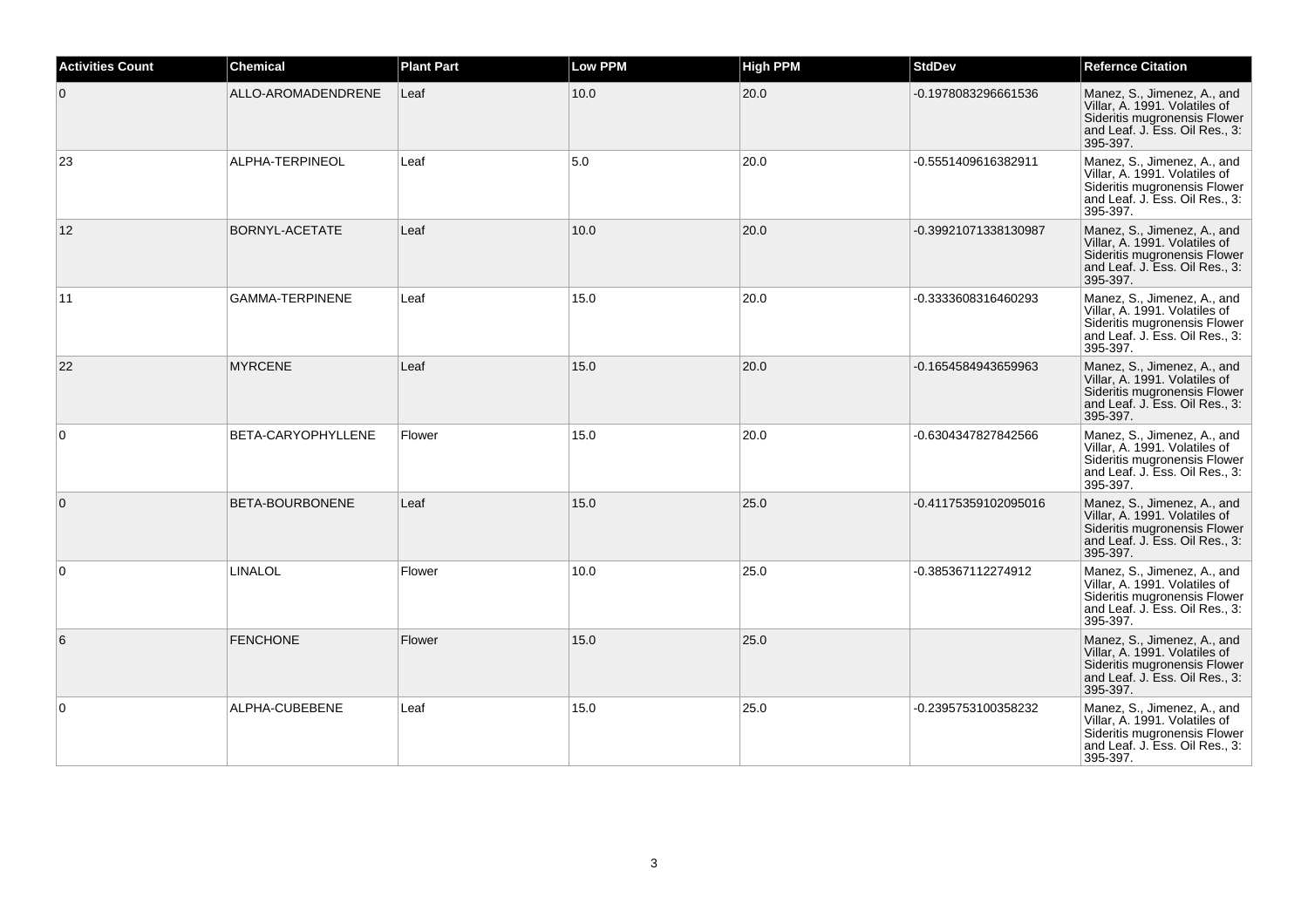| <b>Activities Count</b> | <b>Chemical</b>     | <b>Plant Part</b> | <b>Low PPM</b> | <b>High PPM</b> | <b>StdDev</b>        | <b>Refernce Citation</b>                                                                                                                   |
|-------------------------|---------------------|-------------------|----------------|-----------------|----------------------|--------------------------------------------------------------------------------------------------------------------------------------------|
| $\mathbf{0}$            | <b>GERMACRENE-B</b> | Leaf              | 15.0           | 30.0            | -1.1611904462128182  | Manez, S., Jimenez, A., and<br>Villar, A. 1991. Volatiles of<br>Sideritis mugronensis Flower<br>and Leaf. J. Ess. Oil Res., 3:<br>395-397. |
| 3                       | ALPHA-CURCUMENE     | Flower            | 20.0           | 30.0            |                      | Manez, S., Jimenez, A., and<br>Villar, A. 1991. Volatiles of<br>Sideritis mugronensis Flower<br>and Leaf. J. Ess. Oil Res., 3:<br>395-397. |
| $\mathbf{0}$            | ALPHA-COPAENE       | Flower            | 10.0           | 35.0            | -0.34541755817946124 | Manez, S., Jimenez, A., and<br>Villar, A. 1991. Volatiles of<br>Sideritis mugronensis Flower<br>and Leaf. J. Ess. Oil Res., 3:<br>395-397. |
| $\mathbf 0$             | CALACORENE-ISOMER   | Leaf              | 20.0           | 35.0            |                      | Manez, S., Jimenez, A., and<br>Villar, A. 1991. Volatiles of<br>Sideritis mugronensis Flower<br>and Leaf. J. Ess. Oil Res., 3:<br>395-397. |
| $\overline{0}$          | ALPHA-THUJENE       | Flower            | 35.0           | 45.0            | 1.0                  | Manez, S., Jimenez, A., and<br>Villar, A. 1991. Volatiles of<br>Sideritis mugronensis Flower<br>and Leaf. J. Ess. Oil Res., 3:<br>395-397. |
| 12                      | BORNYL-ACETATE      | Flower            | 30.0           | 45.0            | -1.1355499479153384  | Manez, S., Jimenez, A., and<br>Villar, A. 1991. Volatiles of<br>Sideritis mugronensis Flower<br>and Leaf. J. Ess. Oil Res., 3:<br>395-397. |
| $\overline{0}$          | BETA-GURJUNENE      | Flower            | 30.0           | 45.0            |                      | Manez, S., Jimenez, A., and<br>Villar, A. 1991. Volatiles of<br>Sideritis mugronensis Flower<br>and Leaf. J. Ess. Oil Res., 3:<br>395-397. |
| $\mathbf 0$             | ALPHA-CUBEBENE      | Flower            | 30.0           | 45.0            | 1.0                  | Manez, S., Jimenez, A., and<br>Villar, A. 1991. Volatiles of<br>Sideritis mugronensis Flower<br>and Leaf. J. Ess. Oil Res., 3:<br>395-397. |
| $\mathbf{0}$            | ALPHA-MUUROLENE     | Leaf              | 35.0           | 50.0            | 1.9250450765635436   | Manez, S., Jimenez, A., and<br>Villar, A. 1991. Volatiles of<br>Sideritis mugronensis Flower<br>and Leaf. J. Ess. Oil Res., 3:<br>395-397. |
| 0                       | CALACORENE          | Leaf              | 20.0           | 50.0            | 2.0925711559754414   | Manez, S., Jimenez, A., and<br>Villar, A. 1991. Volatiles of<br>Sideritis mugronensis Flower<br>and Leaf. J. Ess. Oil Res., 3:<br>395-397. |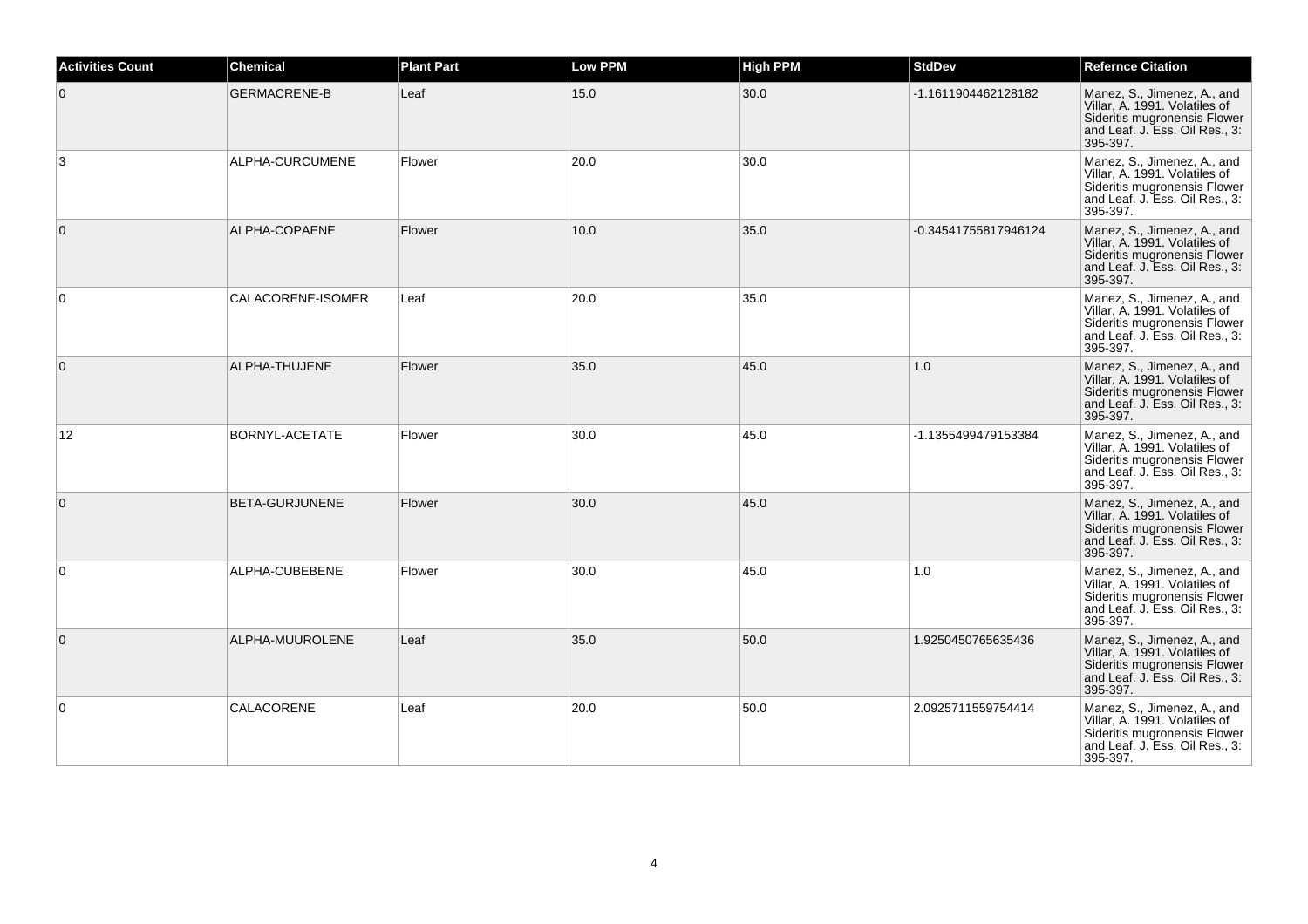| <b>Activities Count</b> | <b>Chemical</b>        | <b>Plant Part</b> | <b>Low PPM</b> | <b>High PPM</b> | <b>StdDev</b>         | <b>Refernce Citation</b>                                                                                                                   |
|-------------------------|------------------------|-------------------|----------------|-----------------|-----------------------|--------------------------------------------------------------------------------------------------------------------------------------------|
| 23                      | TERPINEN-4-OL          | Leaf              | 20.0           | 50.0            | -0.31177298506276396  | Manez, S., Jimenez, A., and<br>Villar, A. 1991. Volatiles of<br>Sideritis mugronensis Flower<br>and Leaf. J. Ess. Oil Res., 3:<br>395-397. |
| $\mathbf 0$             | <b>CADINOL-II</b>      | Leaf              | 15.0           | 60.0            |                       | Manez, S., Jimenez, A., and<br>Villar, A. 1991. Volatiles of<br>Sideritis mugronensis Flower<br>and Leaf. J. Ess. Oil Res., 3:<br>395-397. |
| $\mathbf{0}$            | BETA-CARYOPHYLLENE     | Leaf              | 20.0           | 65.0            | -0.303004238741691    | Manez, S., Jimenez, A., and<br>Villar, A. 1991. Volatiles of<br>Sideritis mugronensis Flower<br>and Leaf. J. Ess. Oil Res., 3:<br>395-397. |
| $\mathbf 0$             | CADINOL-I              | Leaf              | 15.0           | 75.0            |                       | Manez, S., Jimenez, A., and<br>Villar, A. 1991. Volatiles of<br>Sideritis mugronensis Flower<br>and Leaf. J. Ess. Oil Res., 3:<br>395-397. |
| 16                      | P-CYMENE               | Flower            | 35.0           | 75.0            | -0.8441822541139559   | Manez, S., Jimenez, A., and<br>Villar, A. 1991. Volatiles of<br>Sideritis mugronensis Flower<br>and Leaf. J. Ess. Oil Res., 3:<br>395-397. |
| 11                      | <b>GAMMA-TERPINENE</b> | Flower            | 30.0           | 75.0            | -0.6062756710513716   | Manez, S., Jimenez, A., and<br>Villar, A. 1991. Volatiles of<br>Sideritis mugronensis Flower<br>and Leaf. J. Ess. Oil Res., 3:<br>395-397. |
| 10                      | <b>NEROL</b>           | Leaf              | 55.0           | 80.0            | -0.021778145955176693 | Manez, S., Jimenez, A., and<br>Villar, A. 1991. Volatiles of<br>Sideritis mugronensis Flower<br>and Leaf. J. Ess. Oil Res., 3:<br>395-397. |
| 9                       | DELTA-CADINENE         | Leaf              | 30.0           | 85.0            | -0.09404309699357555  | Manez, S., Jimenez, A., and<br>Villar, A. 1991. Volatiles of<br>Sideritis mugronensis Flower<br>and Leaf. J. Ess. Oil Res., 3:<br>395-397. |
| $\mathbf{0}$            | <b>CALAMENENE</b>      | Flower            | 1.0            | 90.0            | 1.0                   | Manez, S., Jimenez, A., and<br>Villar, A. 1991. Volatiles of<br>Sideritis mugronensis Flower<br>and Leaf. J. Ess. Oil Res., 3:<br>395-397. |
| 11                      | <b>NEROLIDOL</b>       | Leaf              | 15.0           | 90.0            | -0.49024148977785303  | Manez, S., Jimenez, A., and<br>Villar, A. 1991. Volatiles of<br>Sideritis mugronensis Flower<br>and Leaf. J. Ess. Oil Res., 3:<br>395-397. |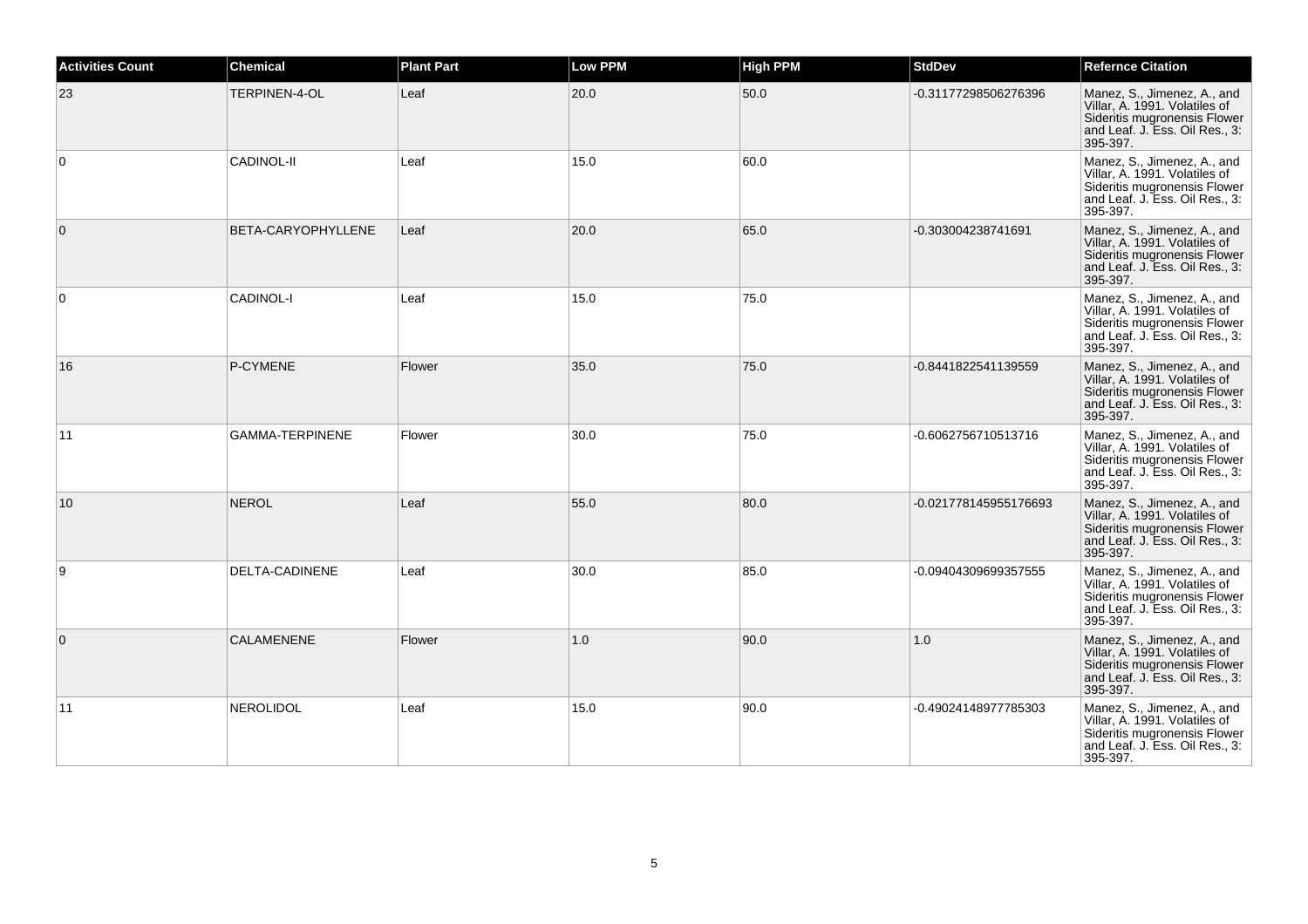| <b>Activities Count</b> | <b>Chemical</b>    | <b>Plant Part</b> | <b>Low PPM</b> | <b>High PPM</b> | <b>StdDev</b>         | <b>Refernce Citation</b>                                                                                                                   |
|-------------------------|--------------------|-------------------|----------------|-----------------|-----------------------|--------------------------------------------------------------------------------------------------------------------------------------------|
| 9                       | <b>TERPINOLENE</b> | Leaf              | 5.0            | 90.0            | -0.11744594147221175  | Manez, S., Jimenez, A., and<br>Villar, A. 1991. Volatiles of<br>Sideritis mugronensis Flower<br>and Leaf. J. Ess. Oil Res., 3:<br>395-397. |
| 23                      | TERPINEN-4-OL      | Flower            | 1.0            | 95.0            | 0.09294810104373745   | Manez, S., Jimenez, A., and<br>Villar, A. 1991. Volatiles of<br>Sideritis mugronensis Flower<br>and Leaf. J. Ess. Oil Res., 3:<br>395-397. |
| 22                      | <b>MYRCENE</b>     | Flower            | 15.0           | 100.0           | 0.5038409312430092    | Manez, S., Jimenez, A., and<br>Villar, A. 1991. Volatiles of<br>Sideritis mugronensis Flower<br>and Leaf. J. Ess. Oil Res., 3:<br>395-397. |
| 28                      | ALPHA-PINENE       | Leaf              | 75.0           | 110.0           | -0.21740282316790607  | Manez, S., Jimenez, A., and<br>Villar, A. 1991. Volatiles of<br>Sideritis mugronensis Flower<br>and Leaf. J. Ess. Oil Res., 3:<br>395-397. |
| $\overline{0}$          | <b>CADINOL-III</b> | Leaf              | 40.0           | 115.0           |                       | Manez, S., Jimenez, A., and<br>Villar, A. 1991. Volatiles of<br>Sideritis mugronensis Flower<br>and Leaf. J. Ess. Oil Res., 3:<br>395-397. |
| 17                      | <b>FARNESOL</b>    | Leaf              | 10.0           | 125.0           | 1.0                   | Manez, S., Jimenez, A., and<br>Villar, A. 1991. Volatiles of<br>Sideritis mugronensis Flower<br>and Leaf. J. Ess. Oil Res., 3:<br>395-397. |
| 23                      | ALPHA-TERPINEOL    | Flower            | 20.0           | 150.0           | -0.037814487036092206 | Manez, S., Jimenez, A., and<br>Villar, A. 1991. Volatiles of<br>Sideritis mugronensis Flower<br>and Leaf. J. Ess. Oil Res., 3:<br>395-397. |
| 60                      | <b>LIMONENE</b>    | Flower            | 1.0            | 155.0           | -0.3436159403473942   | Manez, S., Jimenez, A., and<br>Villar, A. 1991. Volatiles of<br>Sideritis mugronensis Flower<br>and Leaf. J. Ess. Oil Res., 3:<br>395-397. |
| $\mathbf{0}$            | <b>CADINOL-II</b>  | Flower            | 15.0           | 160.0           |                       | Manez, S., Jimenez, A., and<br>Villar, A. 1991. Volatiles of<br>Sideritis mugronensis Flower<br>and Leaf. J. Ess. Oil Res., 3:<br>395-397. |
| 5                       | <b>SABINENE</b>    | Leaf              | 15.0           | 170.0           | -0.15289513271365437  | Manez, S., Jimenez, A., and<br>Villar, A. 1991. Volatiles of<br>Sideritis mugronensis Flower<br>and Leaf. J. Ess. Oil Res., 3:<br>395-397. |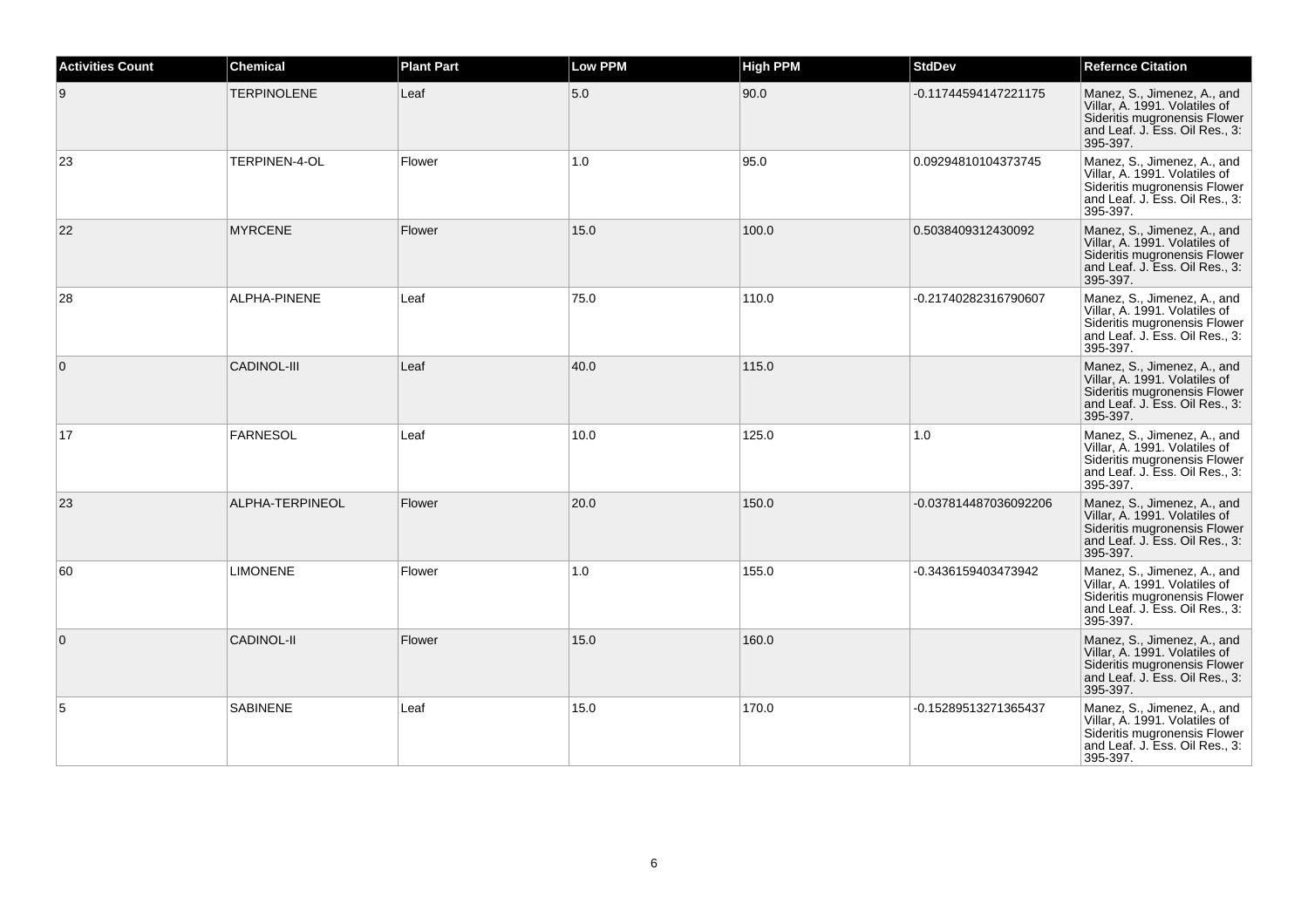| <b>Activities Count</b> | <b>Chemical</b>     | <b>Plant Part</b> | <b>Low PPM</b> | <b>High PPM</b> | <b>StdDev</b>        | <b>Refernce Citation</b>                                                                                                                   |
|-------------------------|---------------------|-------------------|----------------|-----------------|----------------------|--------------------------------------------------------------------------------------------------------------------------------------------|
| $\mathbf{0}$            | CALACORENE-ISOMER   | Flower            | 125.0          | 170.0           |                      | Manez, S., Jimenez, A., and<br>Villar, A. 1991. Volatiles of<br>Sideritis mugronensis Flower<br>and Leaf. J. Ess. Oil Res., 3:<br>395-397. |
| 11                      | <b>NEROLIDOL</b>    | Flower            | 10.0           | 205.0           | 0.39784228266157035  | Manez, S., Jimenez, A., and<br>Villar, A. 1991. Volatiles of<br>Sideritis mugronensis Flower<br>and Leaf. J. Ess. Oil Res., 3:<br>395-397. |
| 10                      | <b>NEROL</b>        | Flower            | 160.0          | 220.0           | 1.0405193000286461   | Manez, S., Jimenez, A., and<br>Villar, A. 1991. Volatiles of<br>Sideritis mugronensis Flower<br>and Leaf. J. Ess. Oil Res., 3:<br>395-397. |
| $\mathbf 0$             | CADINOL-I           | Flower            | 15.0           | 225.0           |                      | Manez, S., Jimenez, A., and<br>Villar, A. 1991. Volatiles of<br>Sideritis mugronensis Flower<br>and Leaf. J. Ess. Oil Res., 3:<br>395-397. |
| $\overline{0}$          | <b>GERMACRENE-B</b> | Flower            | 45.0           | 250.0           | -0.03184428466313785 | Manez, S., Jimenez, A., and<br>Villar, A. 1991. Volatiles of<br>Sideritis mugronensis Flower<br>and Leaf. J. Ess. Oil Res., 3:<br>395-397. |
| 11                      | ALPHA-PHELLANDRENE  | Flower            | 35.0           | 270.0           | 1.0                  | Manez, S., Jimenez, A., and<br>Villar, A. 1991. Volatiles of<br>Sideritis mugronensis Flower<br>and Leaf. J. Ess. Oil Res., 3:<br>395-397. |
| 67                      | 1,8-CINEOLE         | Leaf              | 125.0          | 275.0           | -0.49485243468526907 | Manez, S., Jimenez, A., and<br>Villar, A. 1991. Volatiles of<br>Sideritis mugronensis Flower<br>and Leaf. J. Ess. Oil Res., 3:<br>395-397. |
| 0                       | CALACORENE          | Flower            | 5.0            | 280.0           |                      | Manez, S., Jimenez, A., and<br>Villar, A. 1991. Volatiles of<br>Sideritis mugronensis Flower<br>and Leaf. J. Ess. Oil Res., 3:<br>395-397. |
| 17                      | FARNESOL            | Flower            | 90.0           | 325.0           |                      | Manez, S., Jimenez, A., and<br>Villar, A. 1991. Volatiles of<br>Sideritis mugronensis Flower<br>and Leaf. J. Ess. Oil Res., 3:<br>395-397. |
| 0                       | <b>CADINOL-III</b>  | Flower            | 1.0            | 390.0           |                      | Manez, S., Jimenez, A., and<br>Villar, A. 1991. Volatiles of<br>Sideritis mugronensis Flower<br>and Leaf. J. Ess. Oil Res., 3:<br>395-397. |